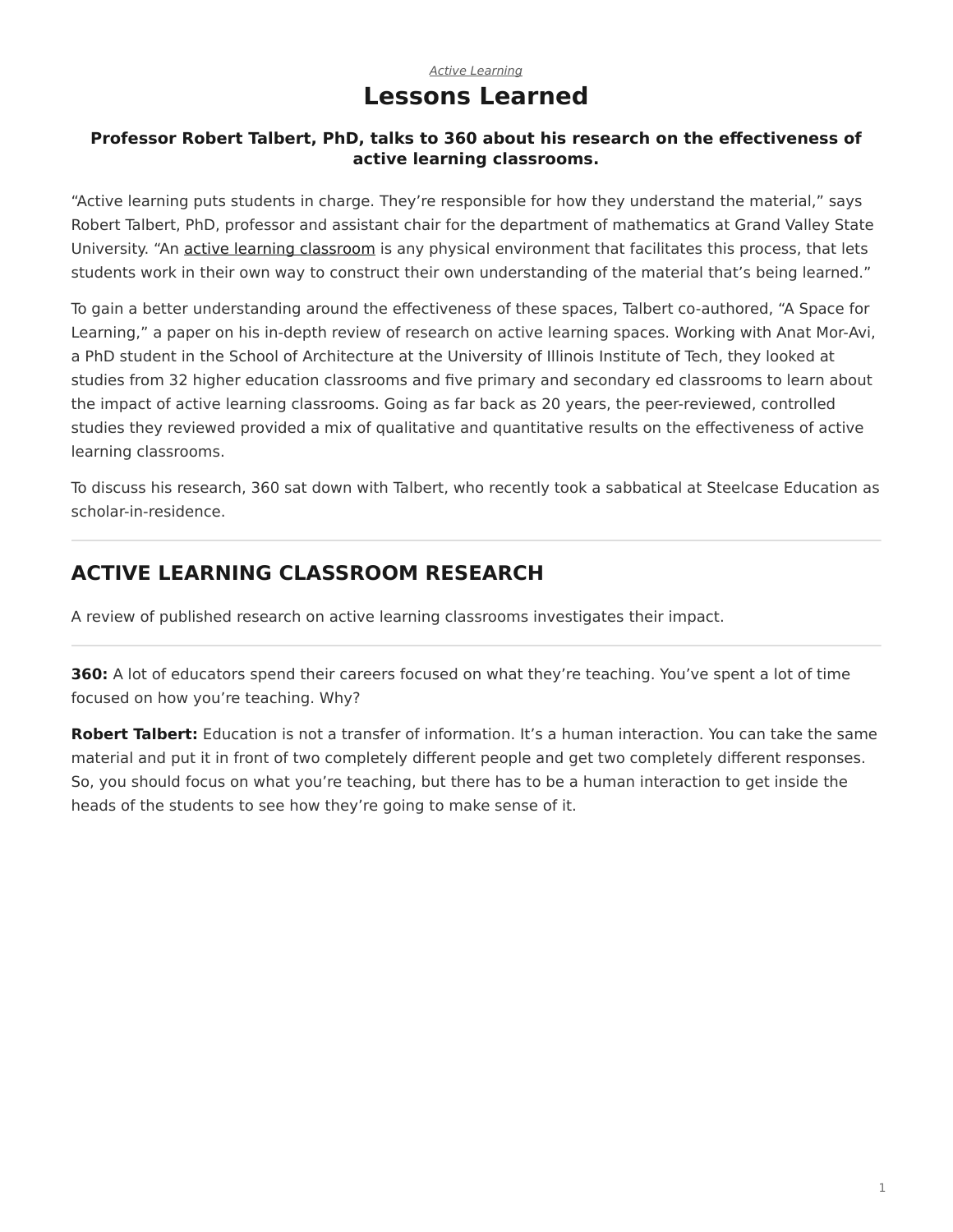

**360:** As someone who's spent two decades looking through a different lens of how students learn, you've done extensive research on active learning. How do you describe active learning?

**RT:** Active learning is getting the construction of understanding back into the hands of the students and putting them in charge. The instructor is just there to construct the environment, manage the traffic, and make sure students are doing what they need to be doing to understand the material.

**360:** What does an active learning environment look like?

**RT:** Active learning classrooms can look like a lot of different things, but the ones where we see the best results for student learning and engagement really allow students to do whatever they need to learn. That could be physical movement or quiet space or isolation. Information needs to be able to flow from one student to the next, from the instructor to the students and from students to the whiteboard and being able to capture it or modify it at will in whatever way, again, that makes sense for the student.

**360:** What themes emerged in your research?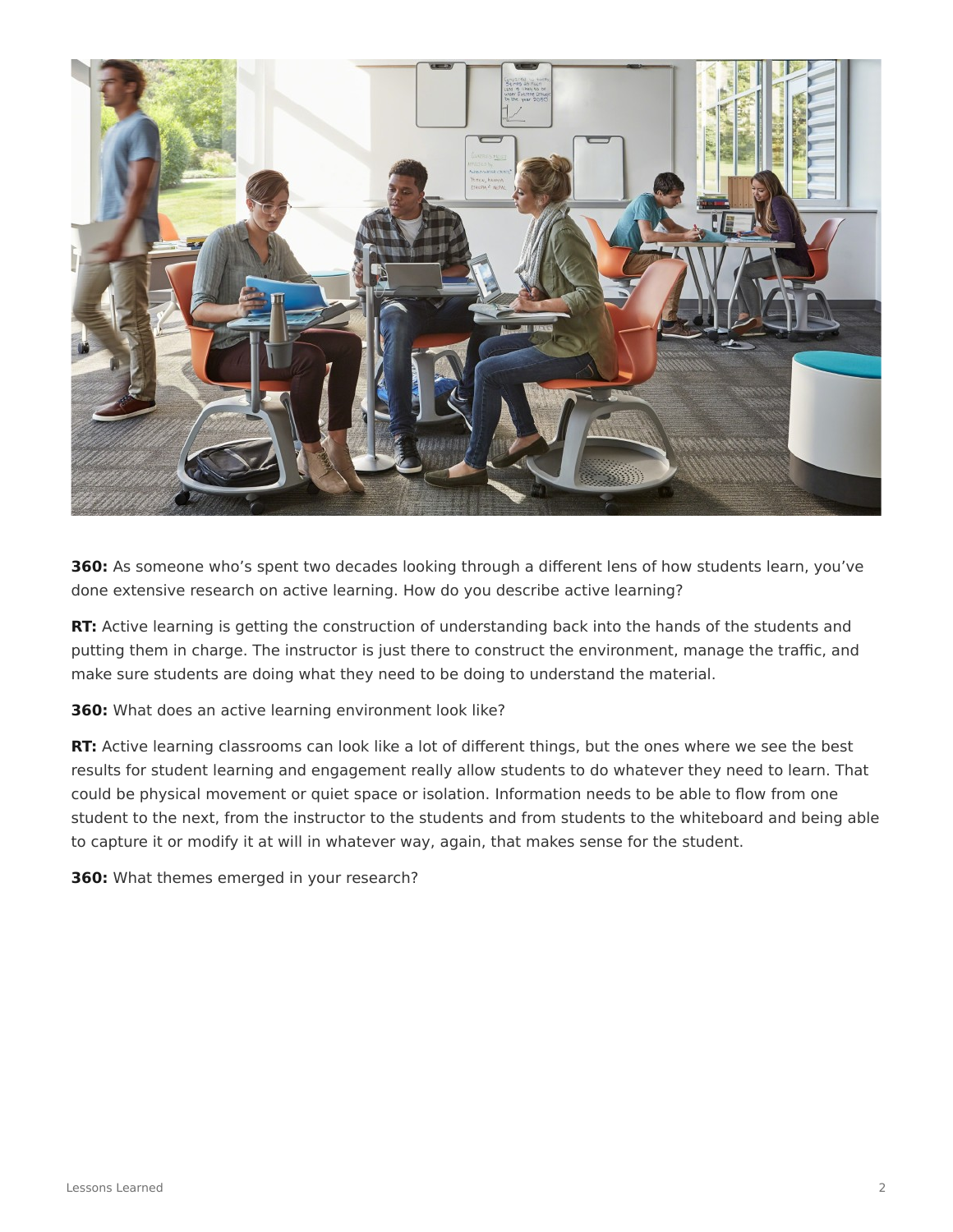

**RT:** We looked at four main research questions. How do active learning classrooms impact quantitative measures of student learning, such as test scores and so on? Secondly, beyond quantitative measures, how do active learning classrooms affect student engagement? What does it mean for a student to be engaged? We came to a certain notion about motivation as a proxy for engagement. We looked at any study where students' motivations for studying something were in the forefront. We also went beyond students to think about how do active learning classrooms affect the instructors? Finally, what specific elements of active learning classrooms seem to make the most difference?

**360:** You found a study from the University of Minnesota where they experimented with two classroom styles — a traditional lecture hall and an active learning classroom. What did they discover?

**RT:** It was a 350-student chemistry class that met three times a week in a large lecture hall. They decided to build an active learning classroom with 13 groups of [classroom tables](https://www.steelcase.com/eu-en/products/meeting-tables/) with nine students each, to get small group interaction going. They split the class up into three cohorts of approximately 100 to 115 students each and they only met each cohort once a week. The other class meetings were replaced by intentional, highly-structured online activities.

There was a control and an experimental group. The group that met only once per week in person in the active learning classroom as well as learned online, far outperformed the traditional lecture class that met in person three times a week on all measures.

**360:** What did you uncover about the impact active learning classrooms have on instructors?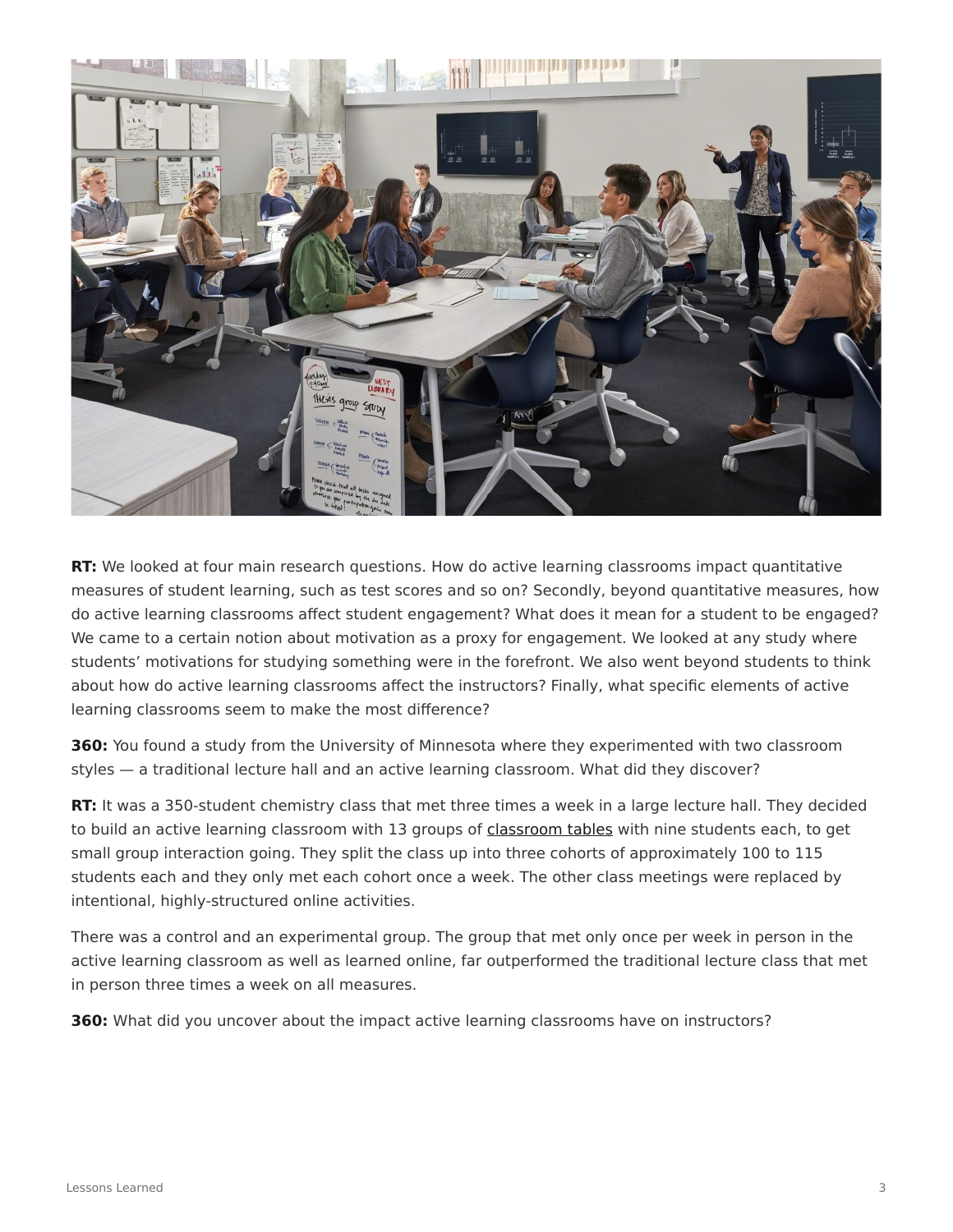**RT:** In another study we reviewed, Chris Brooks, who was at the University of Minnesota, told a group of professors, "We're going to put you in this active learning classroom, but don't change anything about what you do." But, it turned out as they observed the professors, they did change their teaching even though they were told not to. The professors weren't even really aware of what they were doing. It's like the room was exerting this evolutionary pressure, and they were lecturing less. They were getting into discussion more, much less so than they did in their old-fashioned, traditional classroom.

In the end, one of the unexpected findings of that was that even if you are consciously trying to restrain yourself from implementing active learning, it's going to be hard to do when you're in one of these classrooms.



**360:** You also looked at a study that controlled all sorts of variables in order to measure student motivation. Tell us what you found there.

**RT:** Wes Imms and Terry Byers, two Australian researchers, have a research methodology called single subject design, where there are no control and experimental groups. Everything stays constant except the space.

They'll put a cohort of students through an educational experience for six weeks, and then pick the whole class up and move them to an active learning classroom for six weeks, then move them back into the traditional space for another six weeks.

What you see in this study is a certain baseline level of motivation in the traditional classroom. When they moved students into the active learning classroom, it spikes. It goes way up. Their attitude went from, "I'm sort of into being here," to, "Yeah, I really like this."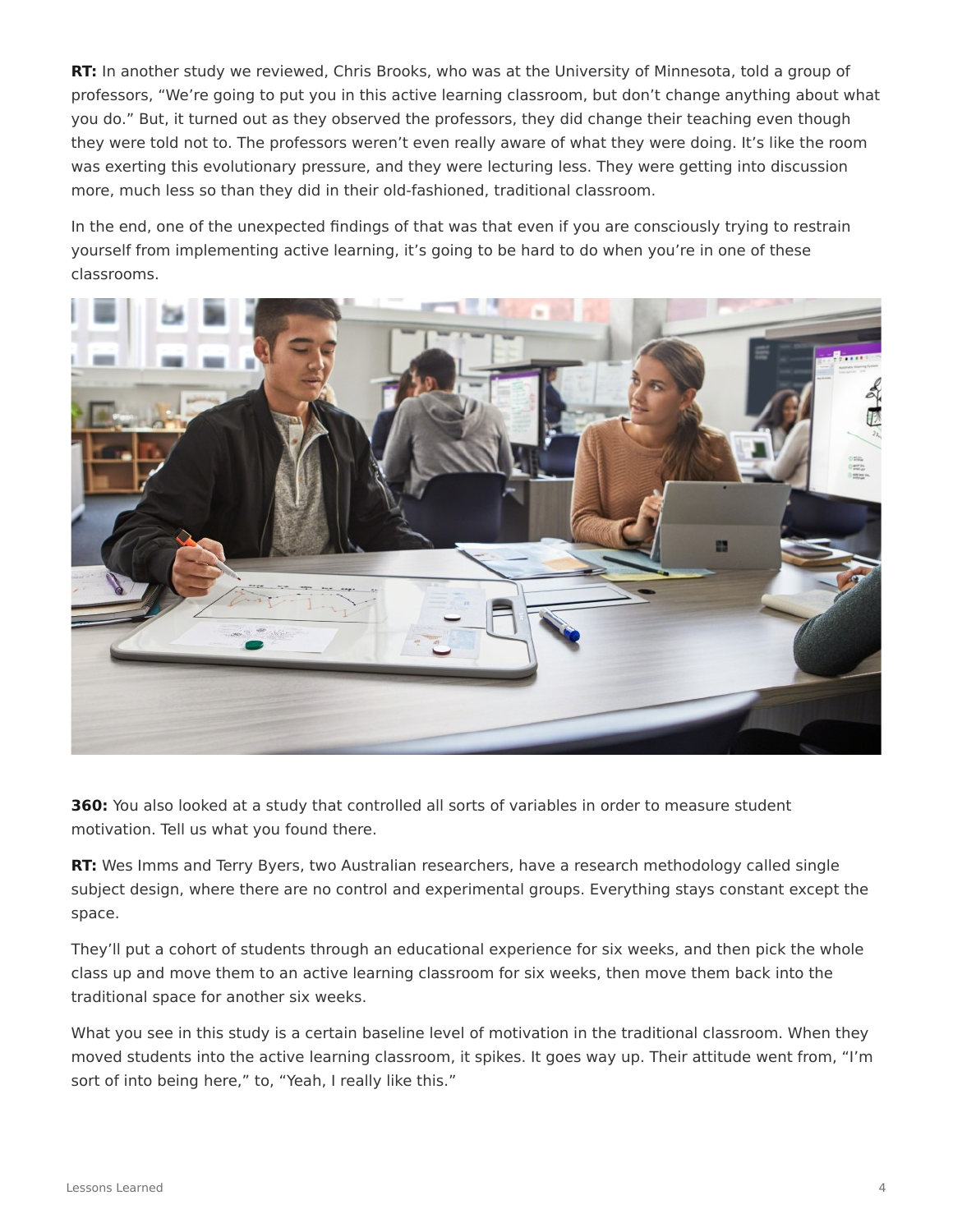**360:** Looking at learning outcomes, student engagement, instructor practices, and this evolution of a new culture of learning, what do you want people to understand from the research synthesis you did?

**RT:** It really boils down to human interactions. That's what teaching is. The interaction between teacher and student and between students and students. Any aspect of an active learning classroom that makes human connections easier is going to produce outsized results. For example, there was a really early study done where they refitted an existing traditional classroom by ripping out all the chairs and installing new [collaborative seating](https://www.steelcase.com/products/conference-chairs/) that were bolted to the floor, but could swivel 360 degrees so students could turn around to talk to their neighbors. They had great results just allowing students to talk to each other. Things that allow that information flow, that person-to-person flow, to take place easier tend to get the best results.

## **ACTIVE LEARNING CLASSROOM RESEARCH**

A review of published research on active learning classrooms investigates their impact.



Robert Talbert, PhD, is a professor and assistant chair for the department of mathematics at Grand Valley State University (GVSU). With 21 years of teaching experience, Talbert was on the faculty at Franklin College and Bethel College prior to GVSU. Talbert holds a B.S. Degree from Tennessee Technological University, and M.S. and PhD Degrees from Vanderbilt University, all in mathematics.

## **Featured Products**

**[+About Steelcase](https://www.steelcase.com/discover/steelcase/our-company/)**

**[+Customer Care](#page-0-0)**

**[+Legal Notices](#page-0-0)**